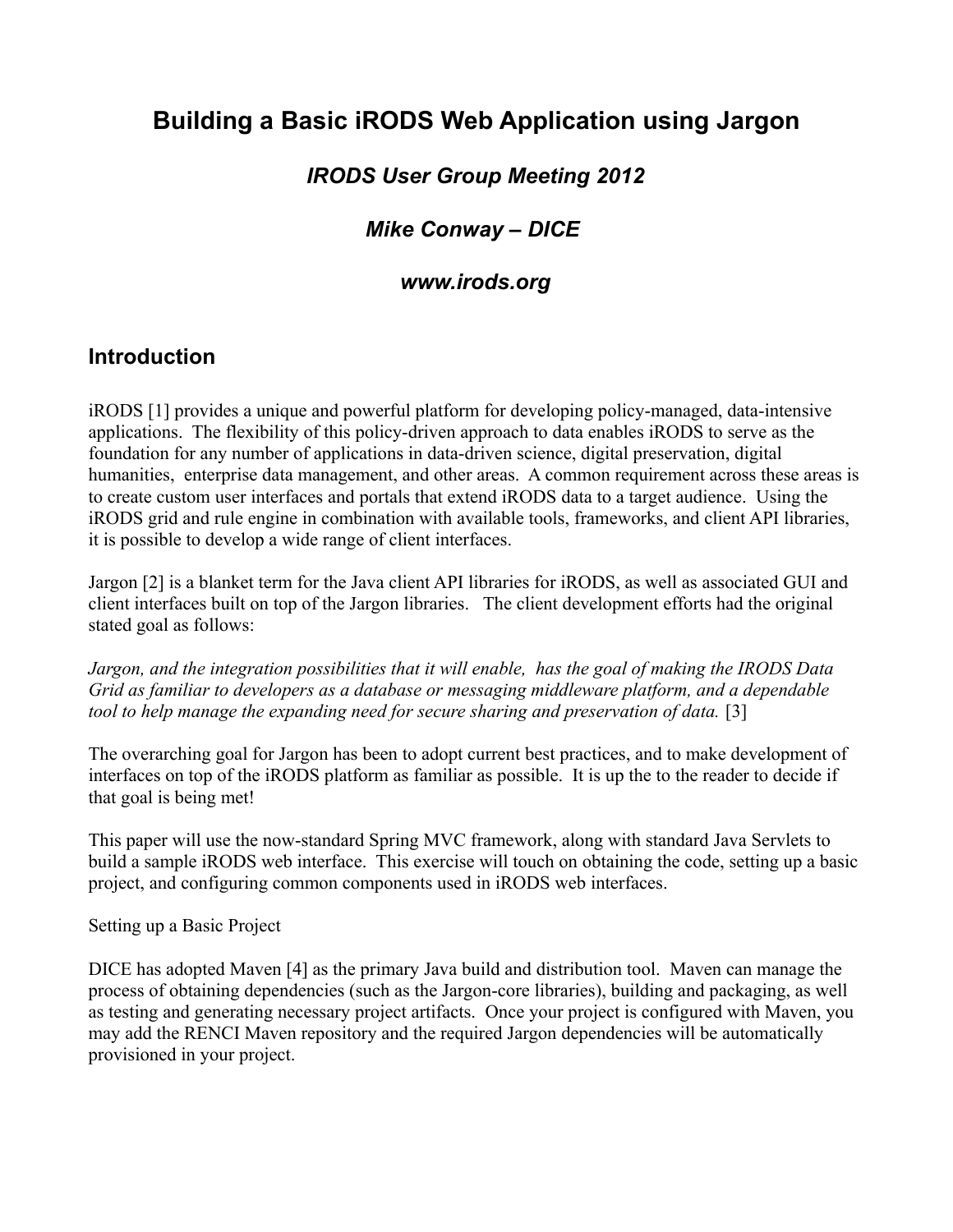## **Step 1 – Create a skeleton Maven project**

*Prerequisites: Maven needs to be installed on your computer. Eclipse needs to be installed on your computer.*

We will be using Eclipse to develop our project. The first step will be to create a basic Maven Simple Webapp project. In Eclipse, select File/New Project to bring up the New Project Dialog. Select Maven Project

|                                           | New Project                              |  |
|-------------------------------------------|------------------------------------------|--|
| Select a wizard                           |                                          |  |
| Create a Maven Project                    |                                          |  |
| Wizards:                                  |                                          |  |
| type filter text                          |                                          |  |
|                                           | Lava Project from Existing Ant Buildfile |  |
| $\triangleright$ $\triangleright$ Java EE |                                          |  |
| JavaScript                                |                                          |  |
| $\triangleright$ $\triangleright$ JAXB    |                                          |  |
| $\triangleright \Box$ JPA                 |                                          |  |
| ▼ A Maven                                 |                                          |  |
|                                           | Checkout Maven Projects from SCM         |  |
| Maven Module                              |                                          |  |
| Maven Project                             |                                          |  |
| Plug-in Development                       |                                          |  |
| $\nabla \triangleright$ Spring            |                                          |  |
| Spring Project                            |                                          |  |
| SpringSource Tool Suite                   |                                          |  |
| ▼ A Web                                   |                                          |  |

Advance through the wizard to select a Maven archetype (a preset that defines the skeleton to be created)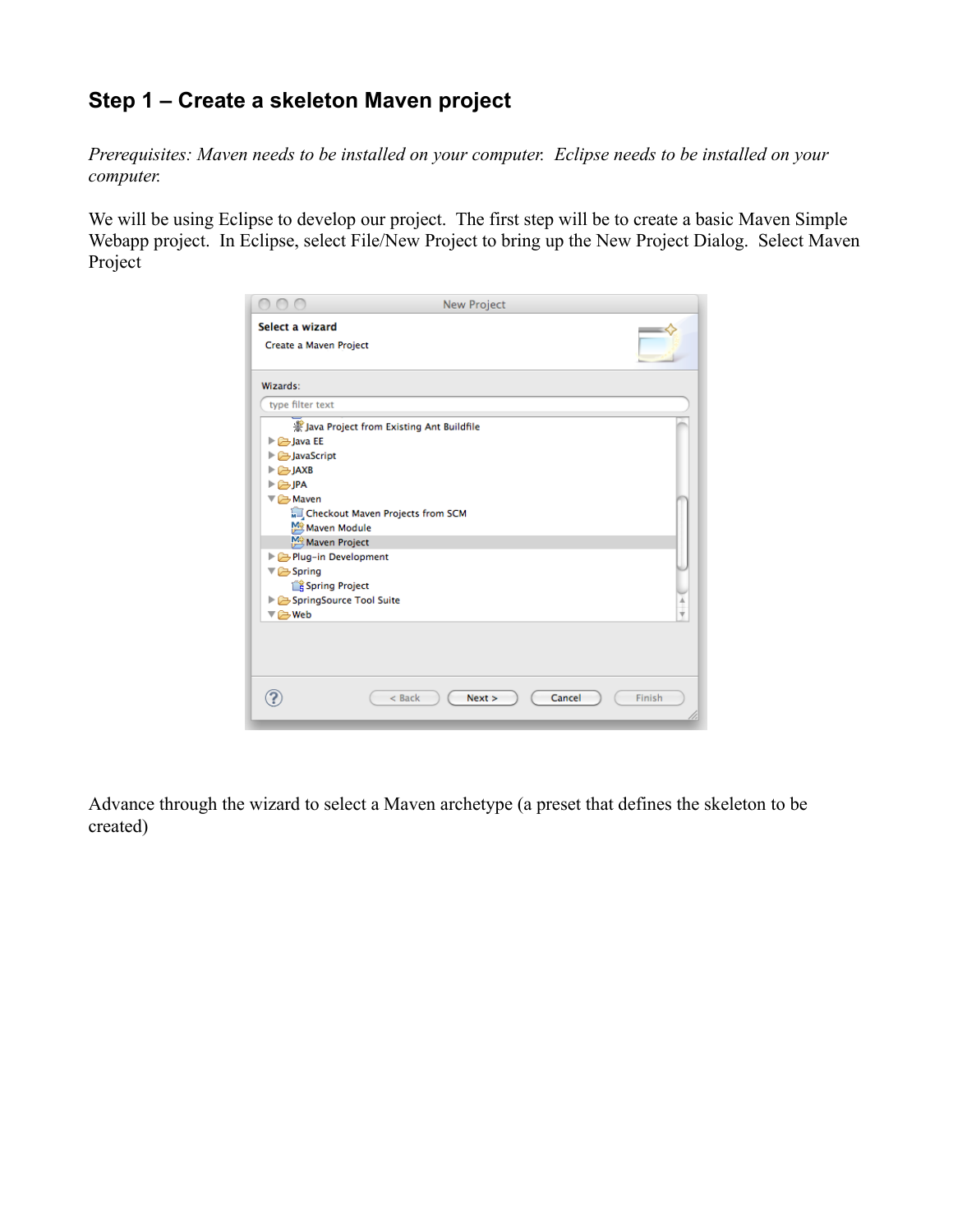| Select an Archetype                                                                                  |                                |                |                     |
|------------------------------------------------------------------------------------------------------|--------------------------------|----------------|---------------------|
| <b>All Catalogs</b><br>Catalog:                                                                      |                                |                | $\div$<br>Configure |
| <b>Filter:</b>                                                                                       |                                |                |                     |
| <b>Group Id</b>                                                                                      | <b>Artifact Id</b>             | Version        |                     |
| org.apache.maven.archetypes                                                                          | maven-archetype-marmalade-mojo | <b>RELEASE</b> |                     |
| org.apache.maven.archetypes                                                                          | maven-archetype-mojo           | <b>RELEASE</b> |                     |
| org.apache.maven.archetypes                                                                          | maven-archetype-portlet        | <b>RELEASE</b> |                     |
| org.apache.maven.archetypes                                                                          | maven-archetype-profiles       | <b>RELEASE</b> |                     |
| org.apache.maven.archetypes                                                                          | maven-archetype-quickstart     | <b>RELEASE</b> |                     |
| org.apache.maven.archetypes                                                                          | maven-archetype-site           | <b>RELEASE</b> |                     |
| org.apache.maven.archetypes                                                                          | maven-archetype-site-simple    | <b>RELEASE</b> |                     |
| org.apache.maven.archetypes                                                                          | maven-archetype-webapp         | <b>RELEASE</b> | Ä                   |
| org.apache.maven.archetypes                                                                          | softeu-archetype-jsf           | <b>RELEASE</b> | ÷                   |
| A simple Java web application<br>$\triangledown$ Show the last version of Archetype only<br>Advanced | Include snapshot archetypes    |                | Add Archetype       |
|                                                                                                      |                                |                |                     |

Fill in the group id and artifact id. For this exercise, the group org.irods.jargon and and artifact id of webdemo were used. This should create the project in Maven as shown below. Note that the Maven archetype creates a skeleton web application, as well as a project build file, or POM, called pom.xml.

| webdemo                                            |
|----------------------------------------------------|
| <sup>(</sup> src/main/resources                    |
| ▶ NE System Library [J2SE-1.5]                     |
| ▶ <u>■ Maven</u> Dependencies                      |
| $\triangleright$ $\triangleright$ .settings        |
| ▼ 户 src                                            |
| ▼ → main                                           |
| $\nabla \triangleright$ webapp                     |
| $\nabla \rightarrow \mathsf{WEB-INF}$              |
| X web.xml                                          |
| $\left  \equiv \right $ index.jsp                  |
| $\blacktriangleright$ $\blacktriangleright$ target |
| x classpath                                        |
| X .project                                         |
| M pom.xml                                          |
|                                                    |

Our Maven POM will be used to define other libraries that our web interface will depend on. One framework that this demo uses is Spring [5]. Spring is a 'dependency injection' [6] framework that allows applications to be easily developed by wiring components together. Spring enhances the simplicity and testability of otherwise complex applications.

You should be able to now select your project and run it, displaying an initial 'Hello World' from the index.jsp page.

Now we need to add dependencies on Spring to our project [7] by adding some repositories for Spring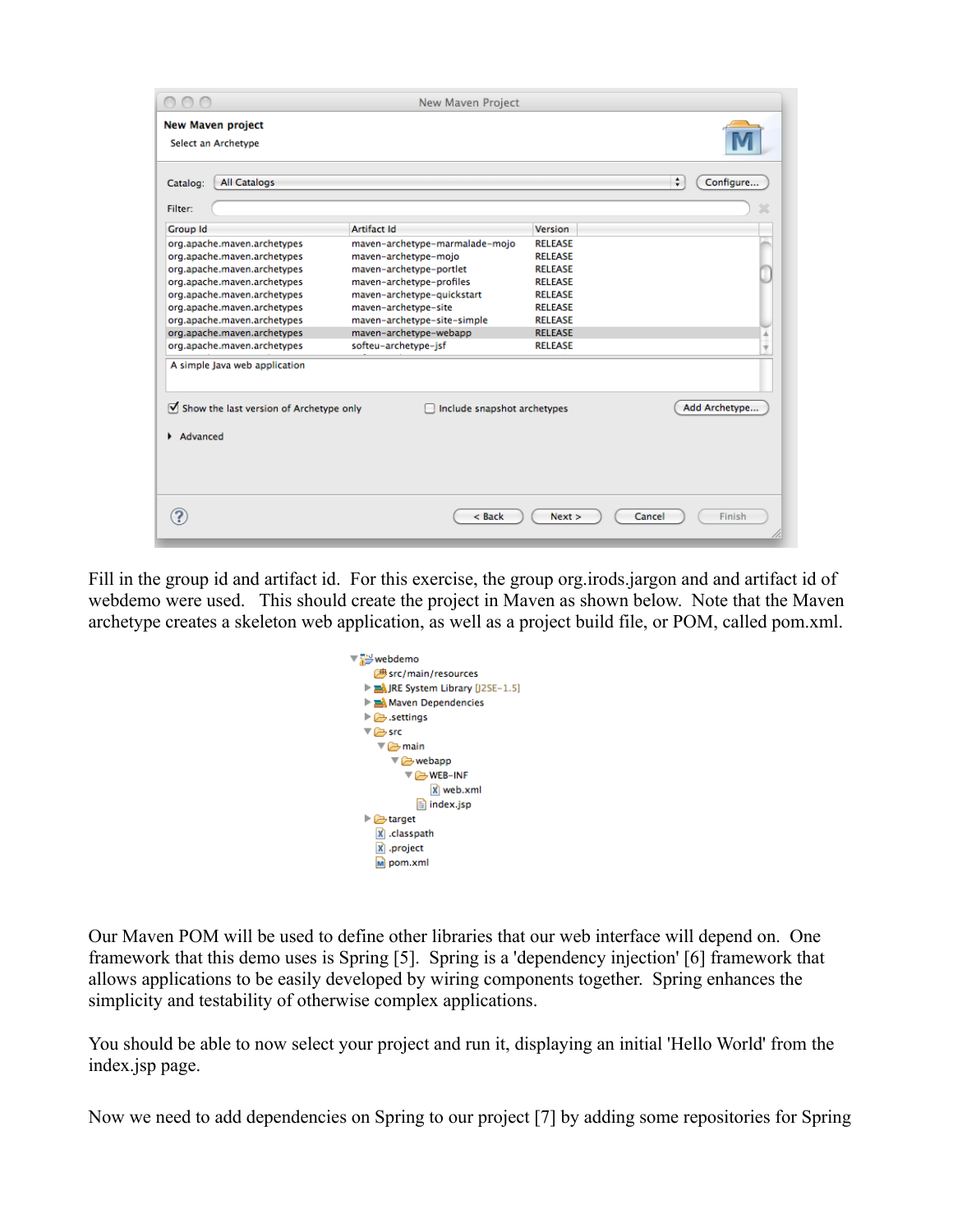#### and for Jargon artifacts:

```
<repositories>
               <repository>
                      <id>ibiblio.repository</id>
                      <name>ibiblio.repository</name>
                      <url>http://mirrors.ibiblio.org/pub/mirrors/maven2</url>
                      <releases>
                              <enabled>true</enabled>
                      </releases>
                      <snapshots>
                              <enabled>false</enabled>
                              <updatePolicy>never</updatePolicy>
                              <checksumPolicy>fail</checksumPolicy>
                      </snapshots>
               </repository>
               <repository>
                      <id>renci.repository</id>
                      <name>renci.repository</name>
                      <url>http://ci-dev.renci.org/nexus/content/repositories/public</url>
                      <releases>
                              <enabled>true</enabled>
                              <updatePolicy>always</updatePolicy>
                              <checksumPolicy>warn</checksumPolicy>
                      </releases>
                      <snapshots>
                              <enabled>false</enabled>
                              <updatePolicy>never</updatePolicy>
                              <checksumPolicy>fail</checksumPolicy>
                      </snapshots>
               </repository>
               <repository>
                      <id>jboss</id>
                      <name>jboss.repository</name>
                      <url>https://maven.atlassian.com/content/repositories/</url>
                      <releases>
                              <enabled>true</enabled>
                              <updatePolicy>always</updatePolicy>
                              <checksumPolicy>warn</checksumPolicy>
                      </releases>
                      <snapshots>
                              <enabled>false</enabled>
                              <updatePolicy>never</updatePolicy>
                              <checksumPolicy>fail</checksumPolicy>
                      </snapshots>
              </repository>
```
</repositories>

And then Spring and Jargon dependencies:

```
<dependencies>
               <dependency>
                      <groupId>org.irods.jargon</groupId>
                      <artifactId>jargon-core</artifactId>
                      <version>${jargon.version}</version>
               </dependency>
               <dependency>
                      <groupId>org.springframework</groupId>
```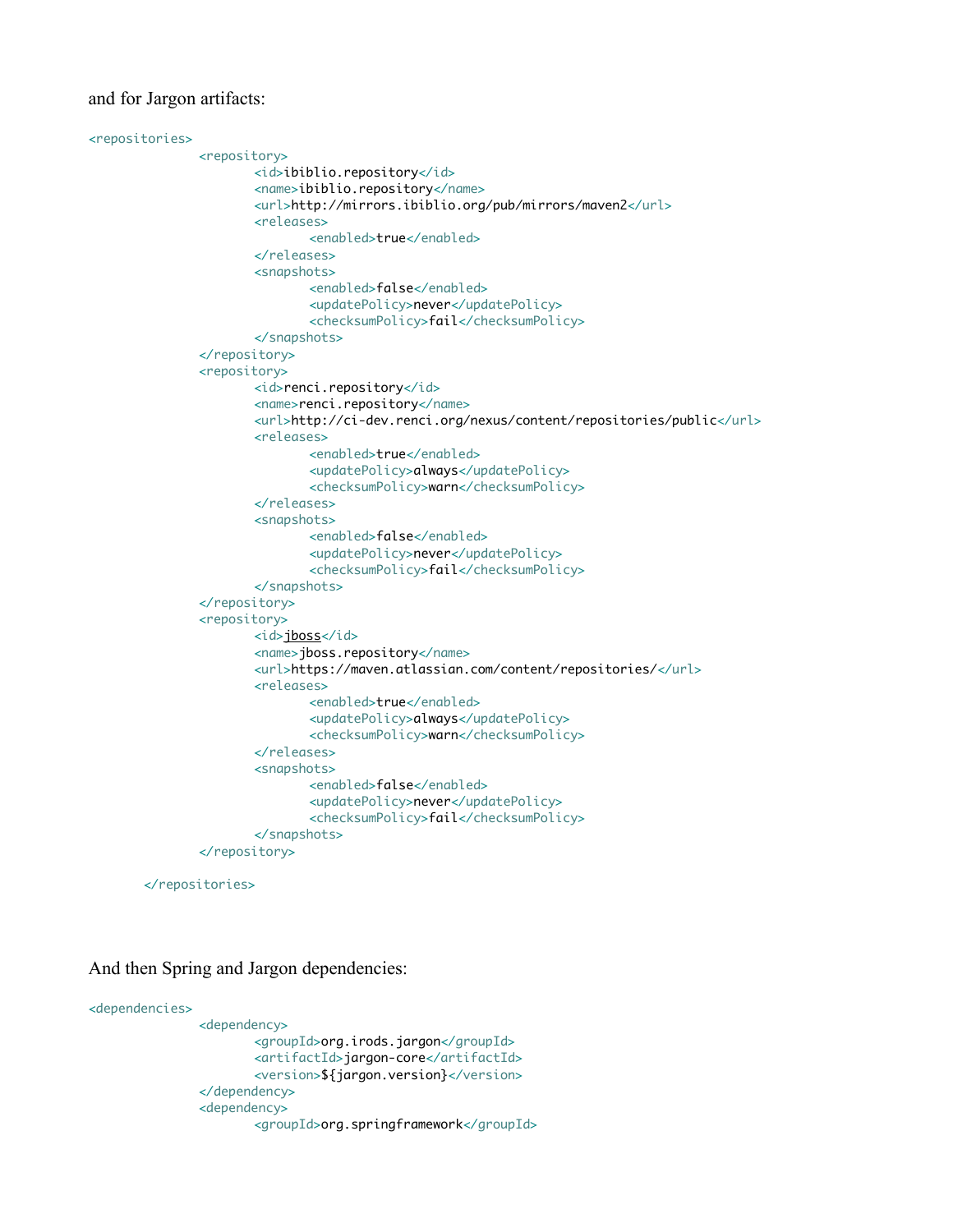```
<artifactId>spring-aop</artifactId>
               <version>${spring.version}</version>
       </dependency>
       <dependency>
               <groupId>org.springframework</groupId>
               <artifactId>spring-beans</artifactId>
               <version>${spring.version}</version>
       </dependency>
       <dependency>
               <groupId>org.springframework</groupId>
               <artifactId>spring-context</artifactId>
               <version>${spring.version}</version>
       </dependency>
       <dependency>
               <groupId>org.springframework</groupId>
               <artifactId>spring-jdbc</artifactId>
               <version>${spring.version}</version>
       </dependency>
       <dependency>
               <groupId>org.springframework</groupId>
               <artifactId>spring-webmvc</artifactId>
               <version>${spring.version}</version>
       </dependency>
       <dependency>
               <groupId>org.springframework</groupId>
               <artifactId>spring-core</artifactId>
               <version>${spring.version}</version>
       </dependency>
       <dependency>
               <groupId>javassist</groupId>
               <artifactId>javassist</artifactId>
               <version>3.8.0.GA</version>
       </dependency>
       <dependency>
               <groupId>org.springframework</groupId>
               <artifactId>spring-web</artifactId>
               <version>${spring.web.version}</version>
               <type>pom</type>
       </dependency>
</dependencies>
```
Your project should now be able to find and use the Jargon libraries.

## **Step 3 – Configure the Web Application to use Spring MVC**

Within DICE, the ability to develop iRODS applications using the Spring Framework and dependency injection has been a guiding principle in designing Jargon. Using Spring, we will configure the primary iRODS components in a typical web application. Spring is described this way:

*The Spring Framework provides a comprehensive programming and configuration model for modern Java-based enterprise applications - on any kind of deployment platform. A key element of Spring is infrastructural support at the application level: Spring focuses on the "plumbing" of enterprise applications so that teams can focus on application-level business logic, without unnecessary ties to specific deployment environments. [5]*

Spring MVC is a Model View Controller framework for web application development. Spring MVC is a good choice for iRODS web interfaces, though any framework that can work with Spring, such as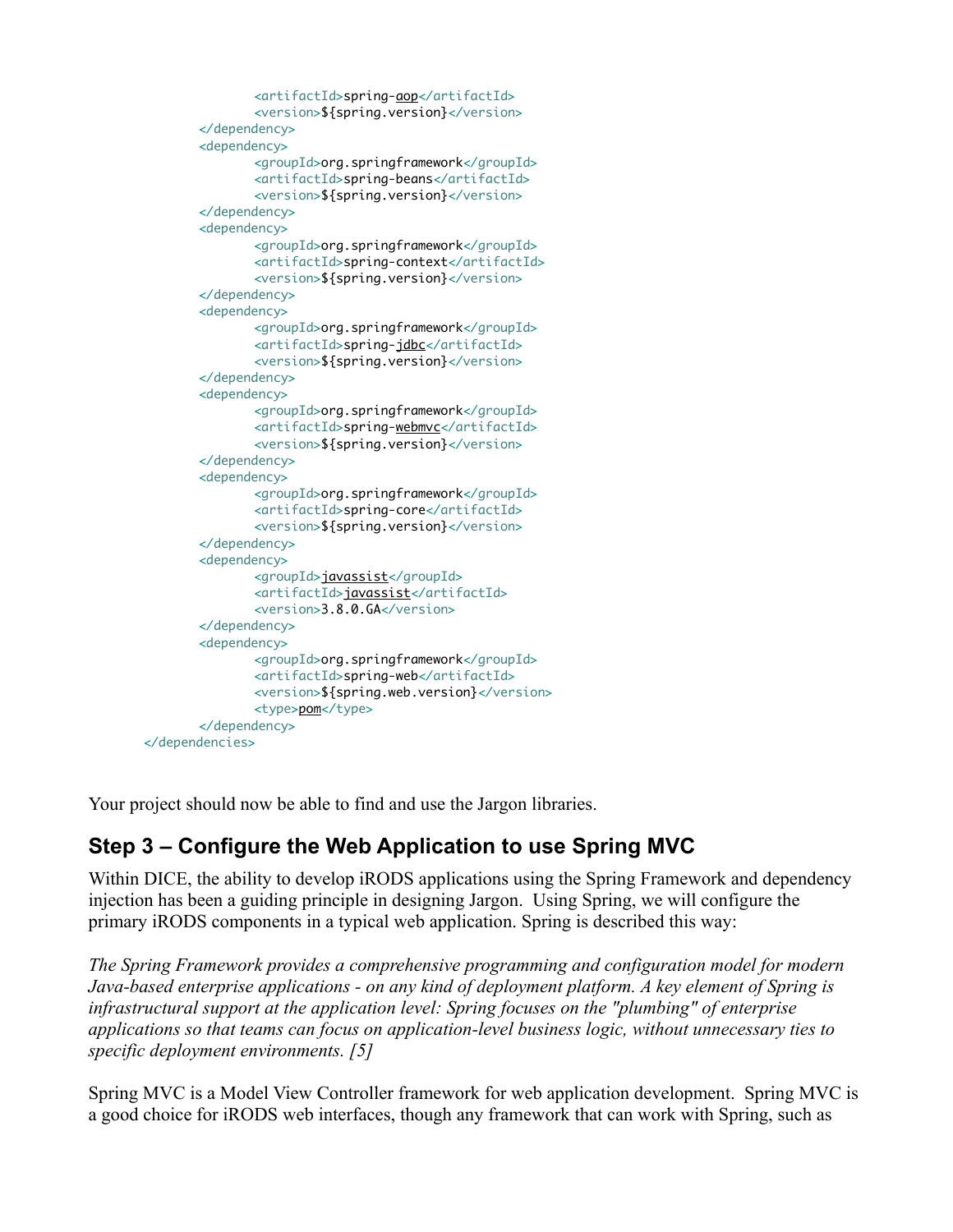Struts, will work. We need to add some special XML configuration to our project so that Spring can be started, and the objects we need can be wired together. We can start by setting up the basic parts of a Spring MVC application, based on the SpringSource step-by-step tutorial [7]. This is not a Spring tutorial, so refer to this tutorial on the web:

http://static.springsource.org/docs/Spring-MVC-step-by-step/part1.html

For the purposes of the tutorial, we will pick up with a Spring MVC web application configured as in the tutorial at this location.

## **A Diversion – iRODS as an Application Platform**

It is important to think of iRODS as a platform, and to understand the capabilities of iRODS. The iRODS platform has a wide range of server-side capabilities, including the ability to manage policy and to operate on data using policy hooks, deferred and periodic rule execution, and user submitted rules. IRODS can also manage data and user supplied metadata across federated grids, while maintaining a rich catalog of system metadata. One could argue that the overlap between data intensive applications, digital preservation applications, and policy-driven data management on a distributed, multiorganizational scale is new territory. This means that the best practices and design patterns for application development on such a platform are being defined in part by readers of this document! As applications of some complexity are developed on iRODS, it is important to look at the capabilities of iRODS as well as the client application, and to properly place functionality at the appropriate tier. This is even more important when iRODS is one tier of a multi-tier application.

#### **Jargon**

Bearing this in mind, it is useful to think of the actual data in iRODS, the metadata catalog, and the rule engine as components, with a global logical namespace, and a transparent, distributed backbone. The Jargon API allows developers to access the capabilities of each of these components to create data intensive, policy managed applications. Using Jargon libraries in a web application is (purposely) not very different from standard development practices for other back-end frameworks, this is intentional. iRODS-specific functionality is represented by a framework with a few familiar design patterns, a POJO domain model, and a Java file system abstraction.

Jargon communicates with iRODS by establishing a socket connection, and invoking iRODS services using the iRODS XML protocol [8].The Jargon core library functions primarily as an implementation of the iRODS protocol and packing instructions [9], as well as an implementation of the connection between iRODS and the client over which the iRODS packing instructions and related data are exchanged.

Jargon hides the complexity of connection handling and protocol management from the end-user through a set of abstractions. Jargon is designed so that API users do not see network connections or packing instructions. Rather, all interfaces are through Access Objects, Java I/O library abstractions, and POJO (Plain old java object) value objects. iRODS has a wide range of capabilities, so currently not all iRODS functions are exposed in Jargon, though over time the feature coverage continues to grow. The Jargon-core framework is built with this continued expansion in mind.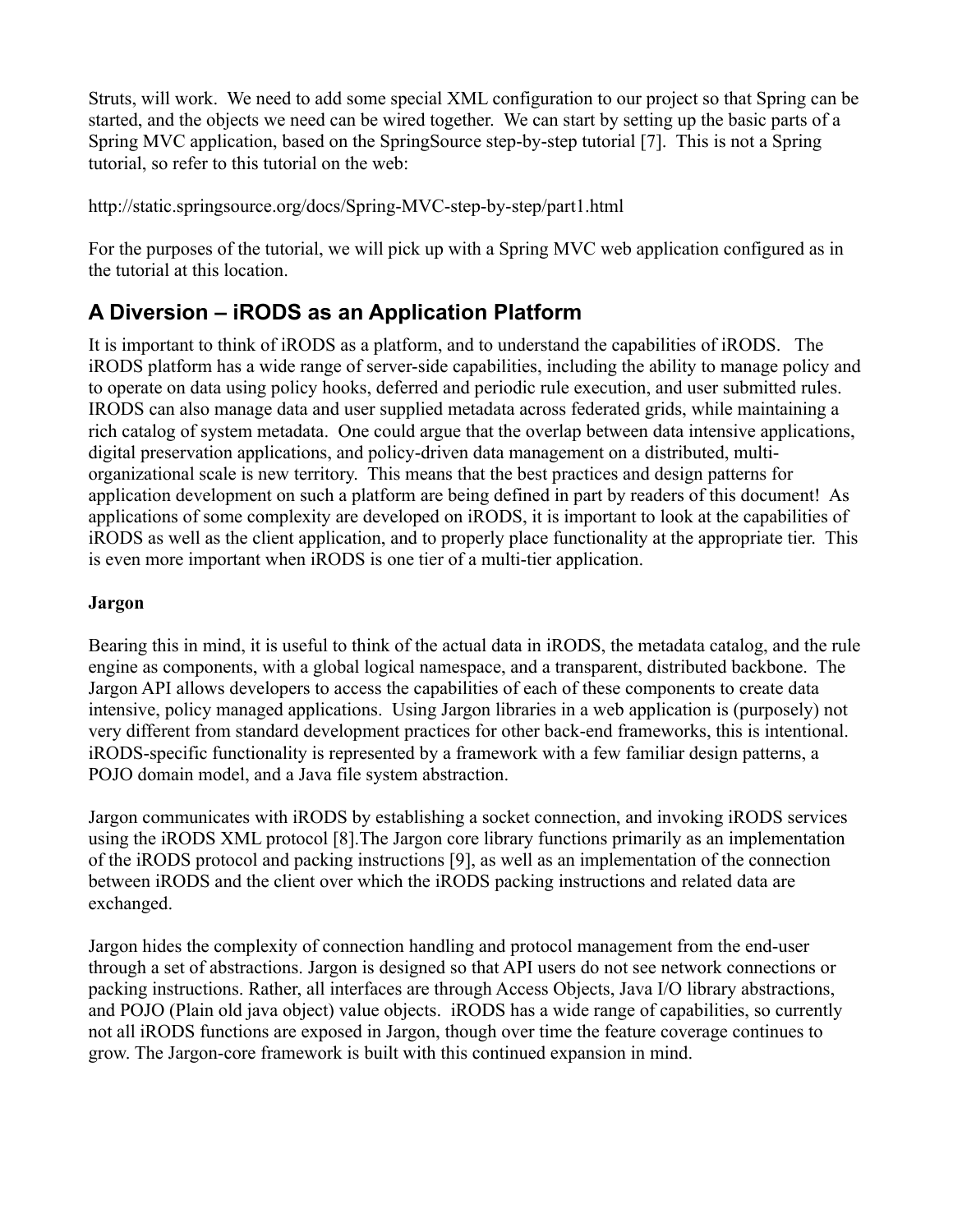## **Step 3 – Configure Base Jargon Components for Your Application**

Jargon connects to iRODS via a TCP/IP socket, typically to port 1247. This main communications channel is used to send and receive iRODS packing instructions per the iRODS client protocol. Your web application needs to set up an manage a small set of core components. These components will manage connections to iRODS, allow you to find out about the iRODS and Jargon environment, and to create the API components to interact with iRODS (the data, the metadata catalog, and the rule engine), and to represent iRODS data as Java I/O files and streams.

What we need to do is set up these base components within our application context. The ServletContext context of a Servlet application is defined like so:

*Complementing the request scope, a ServletContext instance allows for server-side objects to be placed in an application-wide scope.. This type of scope is ideal for placing resources that need to be used by many different parts of a Web Application during any given time. [10].*

The Spring framework will (under the covers) use the ServletContext to store the shared infrastructure for iRODS-enabled Jargon applications.

In order to connect to iRODS, the following components are used, and are represented in the org.irods.jargon.core.connection.\* package:

- **IRODSSession** This is a central object that manages the connection to iRODS. A client will, under the covers, ask IRODSSession to return a an IRODSCommands object. Jargon maintains a cache of connections in a ThreadLocal. This means that multi-threaded applications typically never share a connection between threads. The connection handling that IRODSSession does should not typically be a concern of API users, except in special circumstances. The IRODSSession is an expensive object that also holds other information, such as the current properties that control Jargon behavior, a cache of extensible metadata mappings, and other objects that should only be created once in an application.
- **IRODSProtocolManager** This is an interface that defines an object that can give a connected IRODSCommands object to the IRODSSession upon request. The IRODSSession then returns the IRODSCommands object when done, and it is the responsibility of the IRODSProtocolManager to dispose of or passivate a connection when done. The interface can be implemented to just return a new connection every time (the default), or it can be extended to create proxy connections, a connection pool or cache, or other special behaviors.
- **IRODSAccount** This class defines a principal who is attempting to connect to a given iRODS host and zone. This object will be created at login, and used to obtain connections to different iRODS servers during the processing of servlet requests.

The **IRODSSession** and **IRODSProtocolManager** are defined such that they may be wired together using Spring or another inversion of control container. There should only be one instance of each in an application, created at startup, and torn down at application shut-down. These objects should not be created for every request in a servlet application.

The following diagram shows the simple configuration that will be wired up using the Spring framework: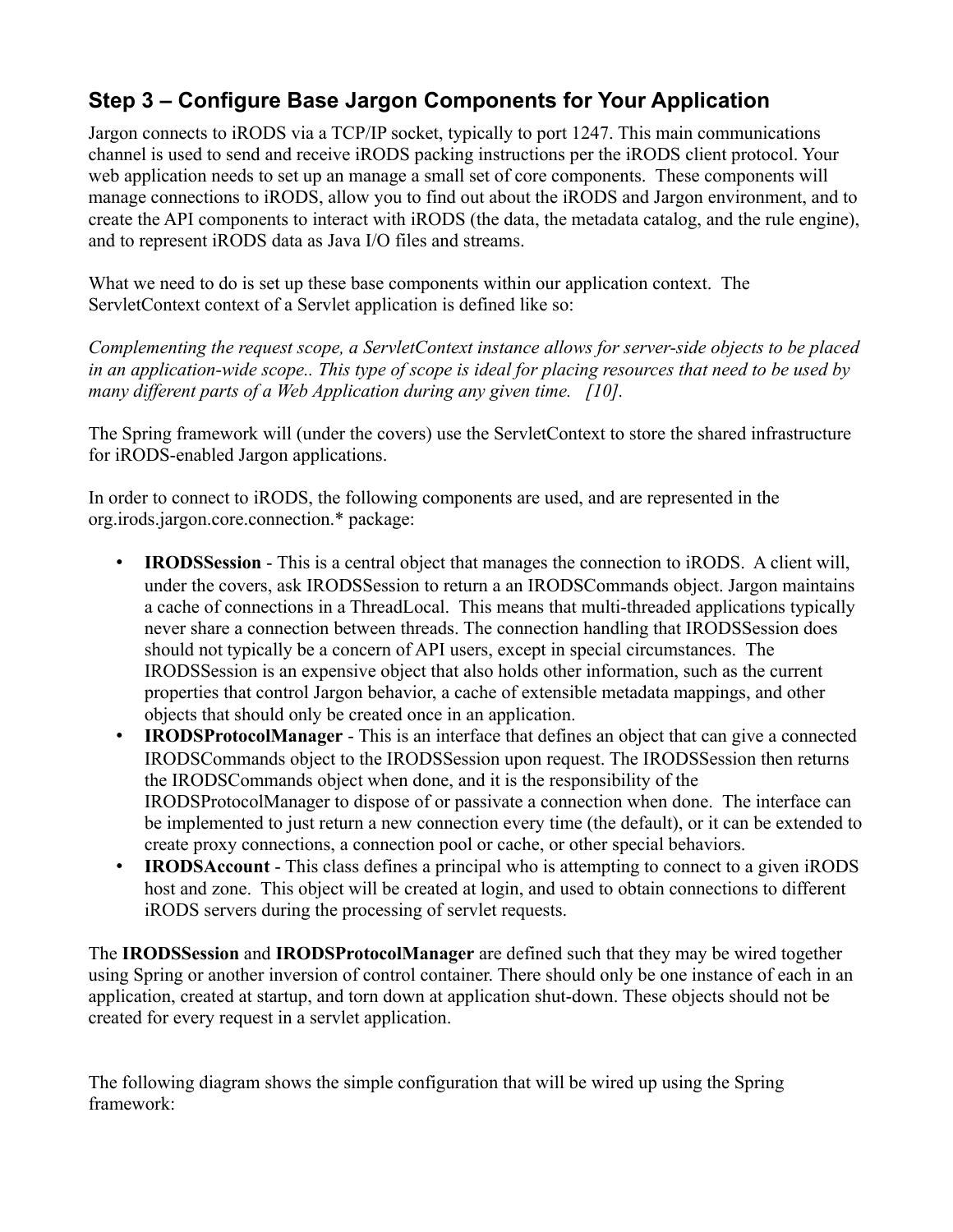

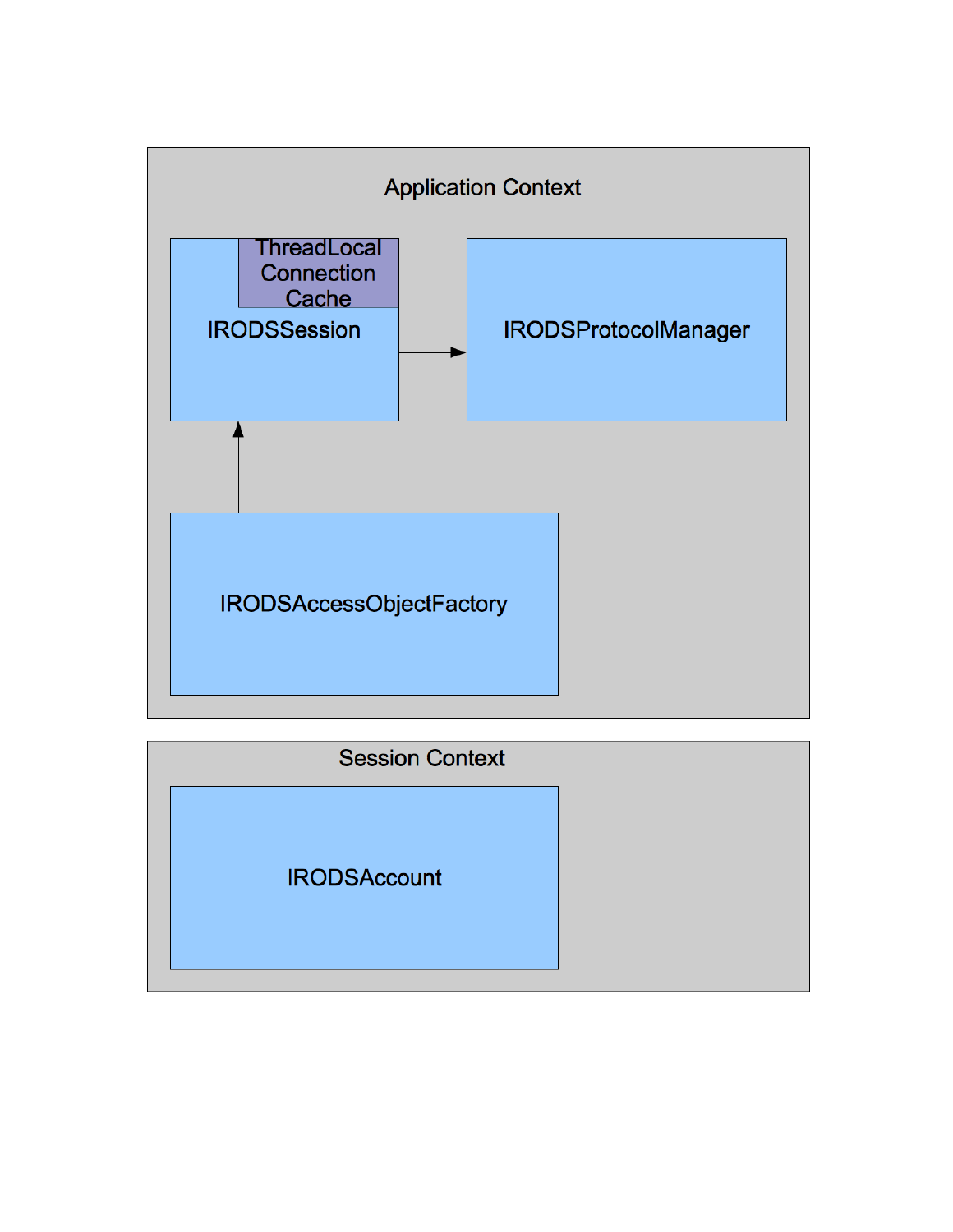As you can see from the above figure, the IRODSAccessObjectFactory, wired in to the ServletContext by Spring, will be available to each Servlet. This base factory object can return connected instances of 'Access Objects' as well as java.io file and stream objects. The IRODSAccessObjectFactory is wired in with references to an IRODSSession object. The flow for connection handling is as follows:

- 1. An access object is requested from an IRODSAccessObjectFactory by passing in an IRODSAccount that will represent the target iRODS host and user information.
- 2. The IRODSSession object will look into a ThreadLocal pool, and see if a connection is established. If a connection is available for the current Thread, this connection will be returned.
- 3. If a connection is not available, the IRODSSession will request a connection from the IRODSProtocolManager. The IRODSProtocolManager is an interface, and this interface can be implemented to create a new connection per request, or it could operate as a pool, cache, or a source of proxy connections.
- 4. Once the close() method is called in the Access Object, or from the IRODSAccessObjectFactory, the connection is returned by the IRODSSession and removed from the cache. The connection is returned to the IRODSProtocolManager where the connection is disconnected, or the connection may be passivated in a pool or cache.

From the perspective of the developer, the important elements are:

- 1. Wire in the IRODSAccessObjectFactory so that it is available to all servlets.
- 2. Use the IRODSAccessObjectFactory from an application context.
- 3. Store the IRODSAccount after log-in in a session variable and use the this IRODSAccount to create new objects from the IRODSAccessObjectFactory.
- 4. Use a filter or interceptor to manage references to the IRODAccessObjectFactory and to obtain the IRODSAccount from the session during request processing, and to call close() on the IRODSAccessObjectFactory after request processing.

Using these basic concepts, it becomes relatively easy to process servlet requests by creating appropriate Jargon access objects and java.io files and streams using Spring. Note that such 'wiring' could also be accomplished manually at application start-up, or through another dependency injection framework. The following is a snippet of Spring configuration that wires the objects as in the diagram above.

```
<bean id="irodsConnectionManager"
              class="org.irods.jargon.core.connection.IRODSSimpleProtocolManager"
              factory-method="instance" init-method="initialize" destroy-method="destroy">
       </bean>
       <bean id="irodsSession"
              class="org.irods.jargon.core.connection.IRODSSession" factory-method="instance">
              <constructor-arg
                      type="org.irods.jargon.core.connection.IRODSProtocolManager"
ref="irodsConnectionManager" />
       </bean>
       <bean id="irodsAccessObjectFactory"
              class="org.irods.jargon.core.pub.IRODSAccessObjectFactoryImpl">
              <constructor-arg ref="irodsSession"></constructor-arg>
       </bean>
```
As you can see, the IRODSProtocolManager implementation (for a new connection per request) is created. An IRODSSession object is then created that has a reference to the IRODSProtocolManager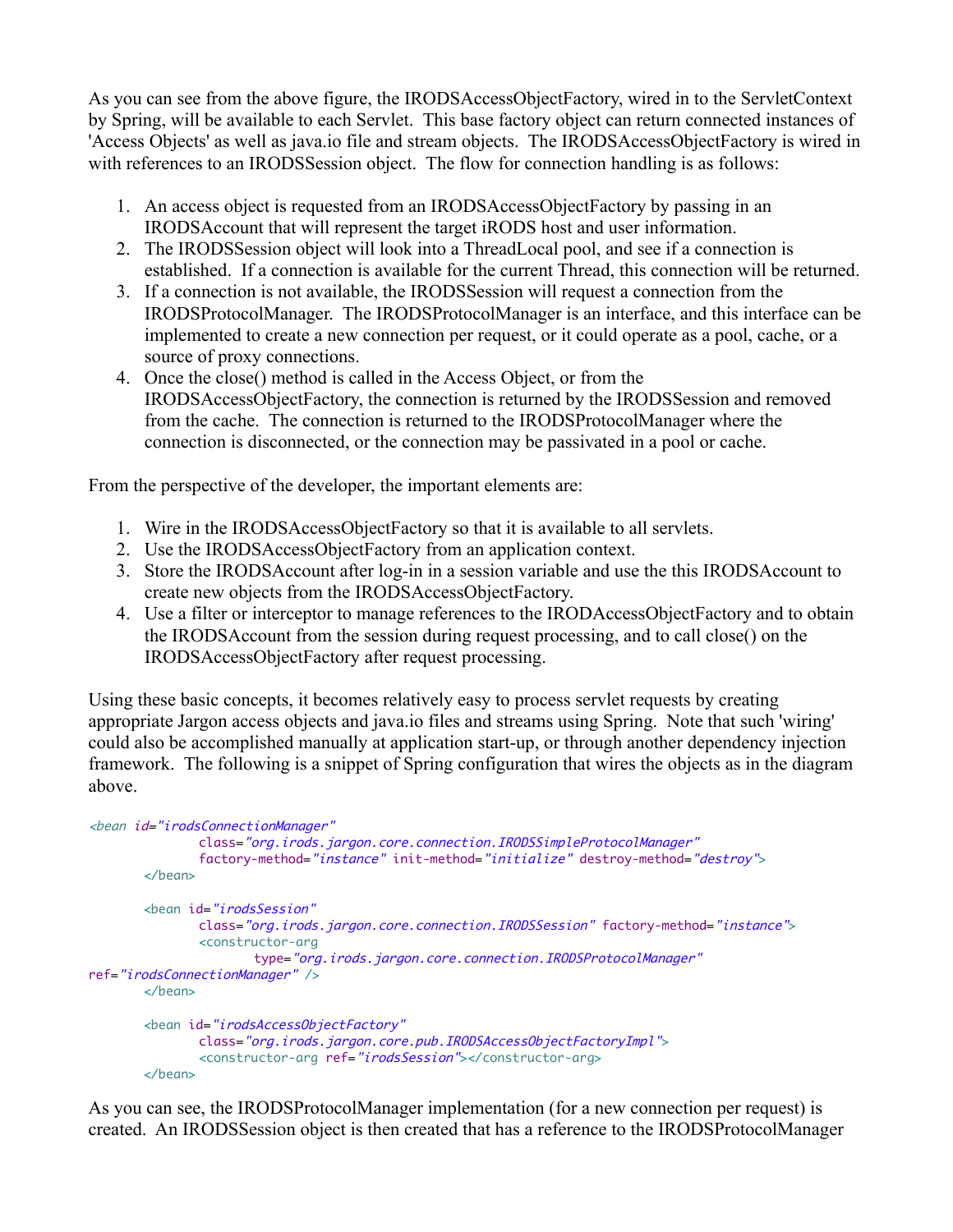that will distribute connections. Finally, an IRODSAccessObjectFactory is created, and a reference to IRODSSession is wired in. As each servlet is invoked during request processing, this

IRODSAccessObjectFactory will be used to obtain services connected to iRODS. For the purposes of our demo, we will add this Spring configuration snippet to the springapp-servlet.xml file created in step 3. This can be found in the src/main/webapp/WEB-INF directory.

Note the following messages in the log at application start-up:

2233 [pool-2-thread-1] DEBUG org.springframework.beans.factory.support.DefaultListableBeanFactory - Creating shared instance of singleton bean 'irodsConnectionManager' 2234 [pool-2-thread-1] DEBUG org.springframework.beans.factory.support.DefaultListableBeanFactory - Creating instance of bean 'irodsConnectionManager' 2598 [pool-2-thread-1] INFO org.irods.jargon.core.connection.IRODSSimpleProtocolManager - creating simple protocol manager 2600 [pool-2-thread-1] DEBUG org.springframework.beans.factory.support.DefaultListableBeanFactory - Eagerly caching bean 'irodsConnectionManager' to allow for resolving potential circular references 2601 [pool-2-thread-1] DEBUG org.springframework.beans.factory.support.DefaultListableBeanFactory - Invoking init method 'initialize' on bean with name 'irodsConnectionManager' 2627 [pool-2-thread-1] DEBUG org.springframework.beans.factory.support.DefaultListableBeanFactory - Finished creating instance of bean 'irodsConnectionManager' 2629 [pool-2-thread-1] DEBUG org.springframework.beans.factory.support.DefaultListableBeanFactory - Creating shared instance of singleton bean 'irodsSession' 2630 [pool-2-thread-1] DEBUG org.springframework.beans.factory.support.DefaultListableBeanFactory - Creating instance of bean 'irodsSession' 2893 [pool-2-thread-1] DEBUG org.springframework.beans.factory.support.DefaultListableBeanFactory - Returning cached instance of singleton bean 'irodsConnectionManager' 2930 [pool-2-thread-1] INFO org.irods.jargon.core.connection.IRODSSession - IRODS Session creation, loading default properties, these may be overridden... 2947 [pool-2-thread-1] DEBUG org.springframework.beans.factory.support.DefaultListableBeanFactory - 2951 [pool-2-thread-1] DEBUG org.springframework.beans.factory.support.DefaultListableBeanFactory - Creating shared instance of singleton bean 'irodsAccessObjectFactory' 2951 [pool-2-thread-1] DEBUG org.springframework.beans.factory.support.DefaultListableBeanFactory - Creating instance of bean 'irodsAccessObjectFactory' 2951 [pool-2-thread-1] DEBUG org.springframework.beans.factory.support.DefaultListableBeanFactory - Returning cached instance of singleton bean 'irodsSession' 3215 [pool-2-thread-1] DEBUG org.springframework.beans.factory.support.DefaultListableBeanFactory - Eagerly caching bean 'irodsAccessObjectFactory' to allow for resolving potential circular references 3216 [pool-2-thread-1] DEBUG org.springframework.beans.factory.support.DefaultListableBeanFactory - Finished creating instance of bean 'irodsAccessObjectFactory'

### **Another Diversion – Access Objects in Jargon**

The ICAT (the iRODS system catalog) is a database that contains system maintained metadata. This catalog has abstractions for things like zones, resources, data objects, collections, and users. Jargon maps these ICAT domains to POJO (plain old Java) value objects. These domain objects can be found in the org.irods.jargon.core.pub.domain.\* package. In order to access and modify ICAT metadata for such domains, there are Access Objects.

Access Objects are the primary public interface for iRODS services. The Access Objects are found in the org.irods.jargon.core.pub package, and are the primary place to look for iRODS functions. Access objects are based loosely on the DAO pattern (and the connection handling via a ThreadLocal is based on the general pattern of Hibernate DAO objects). Access Objects use the connection sharing mechanism provided by the IRODSSession objects. Access objects in the same thread, for each connection described in an IRODSAccount, will automatically share the same connection. The Access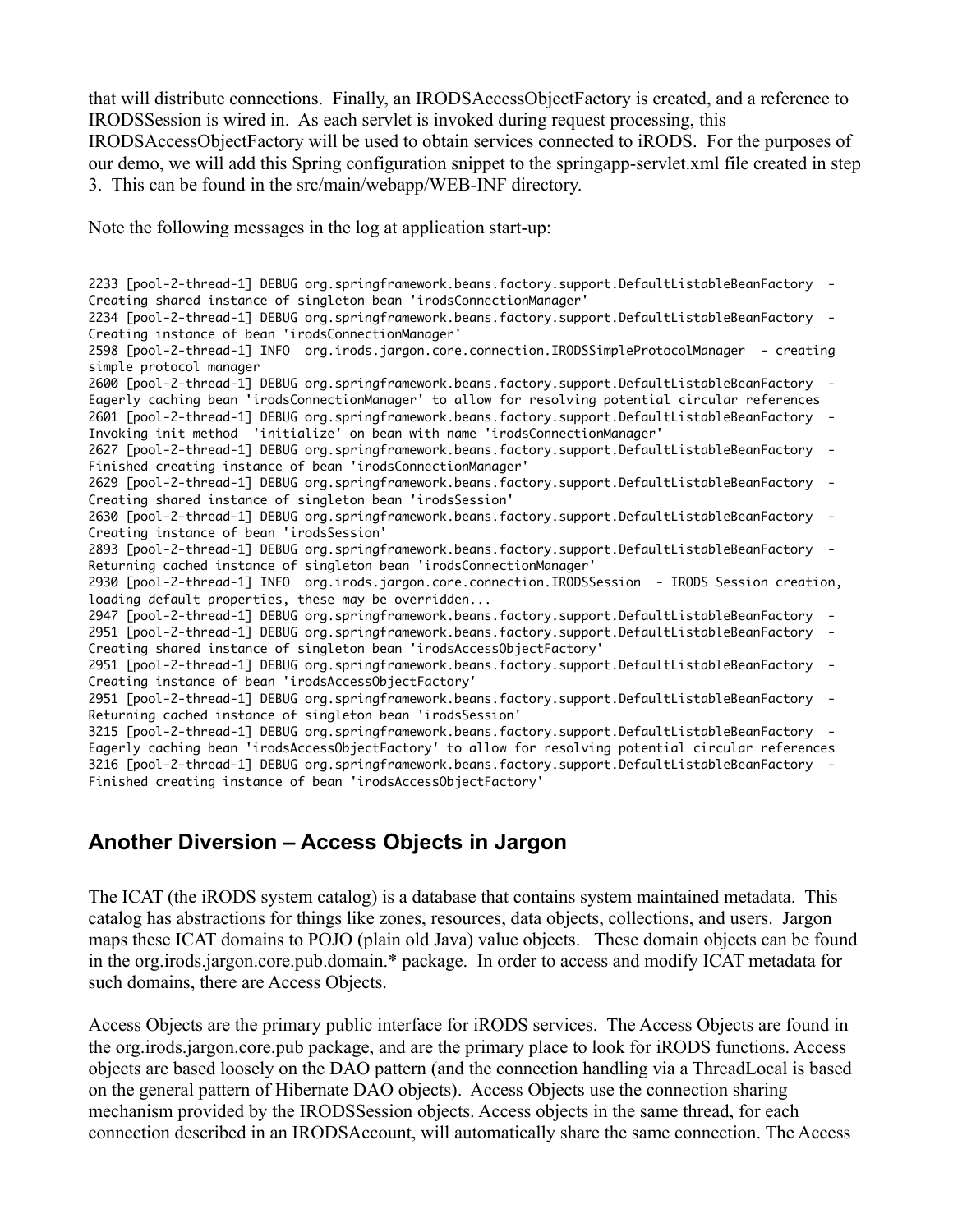Objects are meant to be compos-able, so that an access object for services involving an iRODS Resource may use an access object for running an iRODS rule, and executing an iRODS General Query. It is important to note that iRODS does not have a concept of transactions, so do not expect access objects to manage rollback for an involved operation. This sort of effect can be accomplished using iRODS rules, with recovery steps, but is not part of the iRODS protocol. As Jargon evolves, more client operations will migrate to iRODS rules invoked on the server. It is important to be aware of this limitation.

In addition to services that access and modify the ICAT domain model, Access Objects are available for most iRODS services. This includes services to run rules, to execute server-side procedures, to work with general queries, and the like.

To illustrate, we can look at the services that operate on an iRODS user. The domain package has a User object to represent the entity in the ICAT, and there is a corresponding UserAO access object to operate on the iRODS user. This is illustrated by this snippet from the UserAO object:

```
/**
          * Add the given user to iRODS
          * 
          * @param user
                  * {@link org.irods.jargon.core.pub.domain.User} with information
                 on the user to be added.
          * @throws JargonException
          * @throws DuplicateDataException
                 thrown if the user already exists.
          */
        void addUser(User user) throws JargonException, DuplicateDataException;
         /**
          * List all users.
          * 
         * @return <code>List</code> of
               * {@link org.irods.jargon.core.pub.domain.User}
          * @throws JargonException
          */
        List<User> findAll() throws JargonException;
```
As you can see, the methods take plain Java objects as parameters, and return domain objects as results. Using access objects in this way, iRODS functionality is easy to access, and no low-level details are exposed. We will use this UserAO access object to generate a list of users in a sample web page.

### **Step 4 – Using Jargon to Process a Request**

For the purpose of this demonstration, we will create a controller for Spring MVC that will present a list of iRODS users. This controller will be wired together with the IRODSAccessObjectFactory we created in step 3. We will be using the Spring MVC reference documentation to create this new controller, available here: [http://static.springsource.org/spring/docs/2.0.x/reference/mvc.html.](http://static.springsource.org/spring/docs/2.0.x/reference/mvc.html)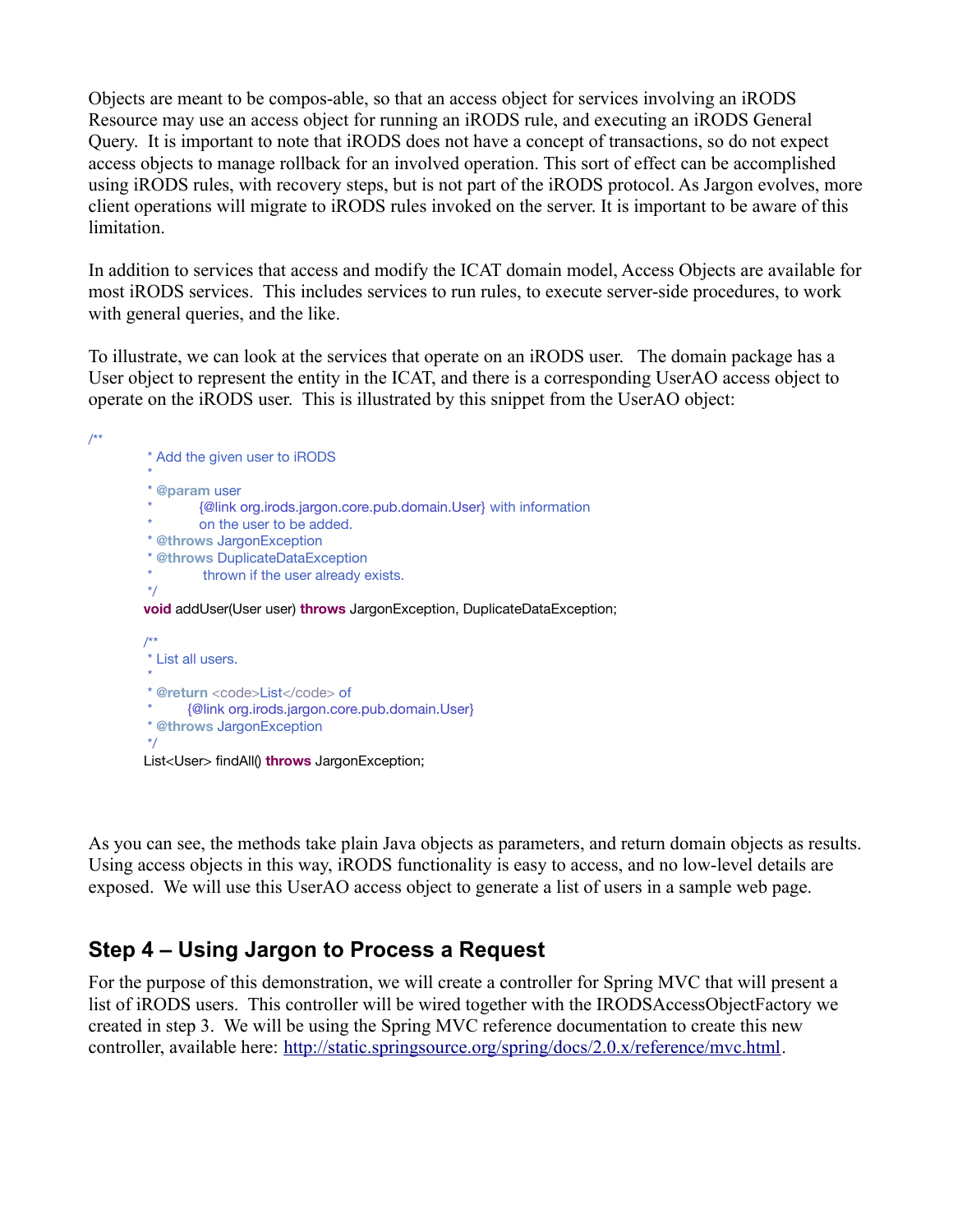Let's start by adding a new skeleton controller in the springapp.web package called UserListController. We can start with the following:

```
public class UserListController extends AbstractController {
        private IRODSAccessObjectFactory irodsAccessObjectFactory;
        @Override
        protected ModelAndView handleRequestInternal(HttpServletRequest request,
                         HttpServletResponse response) throws Exception {
                ModelAndView mav = new ModelAndView("userlist.jsp");
                mav.addObject("userList", "Hello World!");
                return mav;
        }
        /**
          * @return the irodsAccessObjectFactory
          */
        protected IRODSAccessObjectFactory getIrodsAccessObjectFactory() {
                return irodsAccessObjectFactory;
        }
        /**
          * @param irodsAccessObjectFactory
                the irodsAccessObjectFactory to set
         */
        protected void setIrodsAccessObjectFactory(
                         IRODSAccessObjectFactory irodsAccessObjectFactory) {
                this.irodsAccessObjectFactory = irodsAccessObjectFactory;
        }
```
}

Note that this controller is configured to receive a reference to an IRODSAccessObjectFactory. This is then wired in with this addition to the springapp-servlet.xml. Note that, along with the bean definition, there is some additional configuration such that the bean name matches the URL path that will fire off the controller:

```
<!-- add a bean name handler to route requests to the user list controller -->
       <bean id="handlerMapping"
class="org.springframework.web.servlet.handler.BeanNameUrlHandlerMapping"/>
       <bean name="/userlist.htm" class="springapp.web.UserListController">
              <property name="irodsAccessObjectFactory" ref="irodsAccessObjectFactory"/>
  </bean>
```
The irodsAccessObjectFactory instance was wired in with Spring in step 3. Now we need to have the Controller respond to a query by generating an iRODS Access Object from the IRODSAccessObjectFactory when a request is made. For brevity's sake, we will take one short cut. Instead of putting together a login service, we will assume that an IRODSAccount has been created from a login page, and this IRODSAccount object has been stored in the session context. For this demo, we will create the IRODSAccount during the request processing, as this is outside of the scope of understanding how to configure an iRODS web application.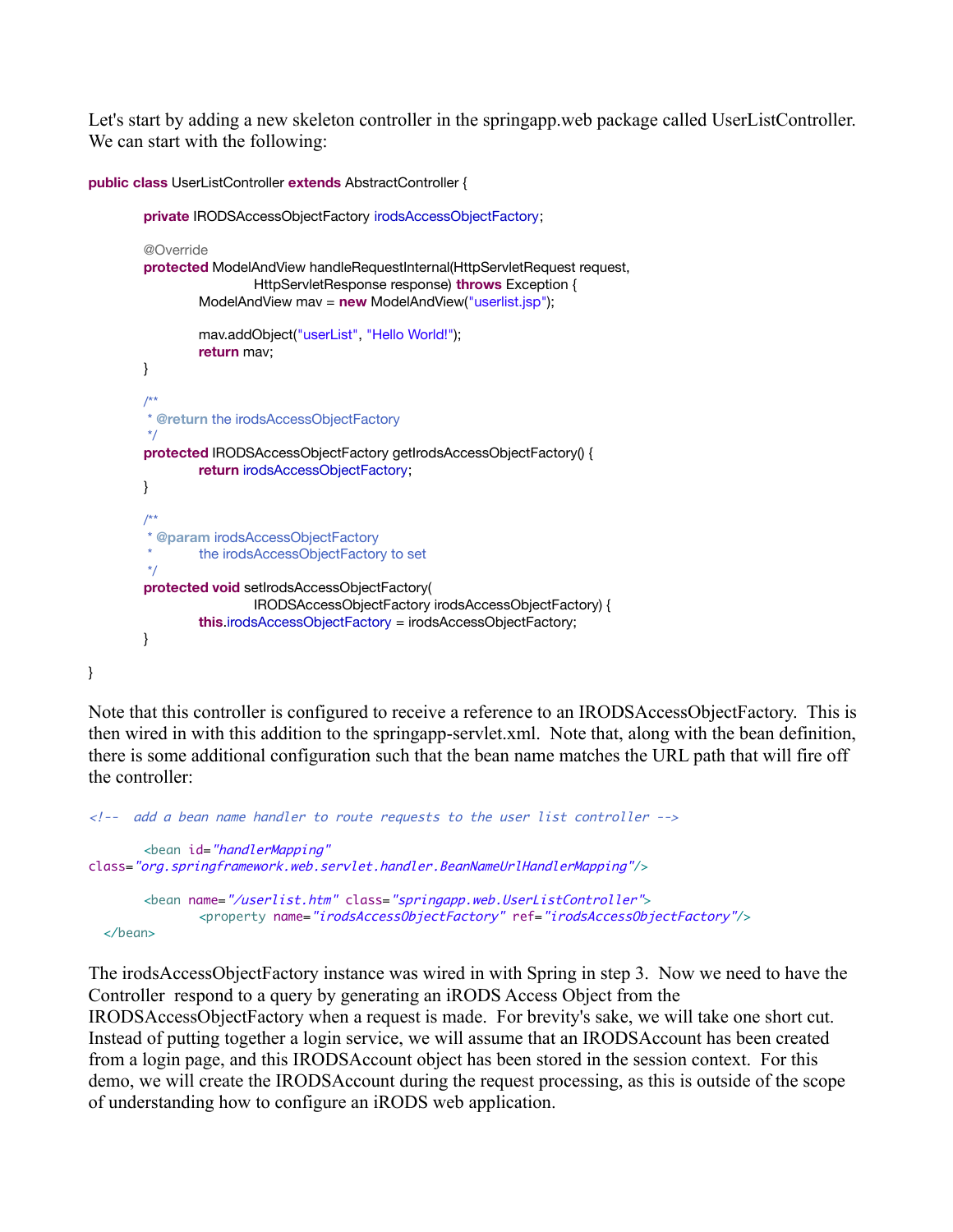So now, our controller method looks something like this:

```
@Override
protected ModelAndView handleRequestInternal(HttpServletRequest request,
                  HttpServletResponse response) throws Exception {
         ModelAndView mav = new ModelAndView("userlist.jsp");
         IRODSAccount irodsAccount = IRODSAccount.instance("localhost", 1247,
                            "test1", "test", "", "test1", "test1-resc");
         UserAO userAO = irodsAccessObjectFactory.getUserAO(irodsAccount);
         List<User> users = userAO.findAll();
         mav.addObject("userList", users);
         return mav;
}
```
The handleRequestInternal method will fire when the /userlist.htm URL is encountered. This method will use the injected IRODSAccessObjectFactory to create a UserAO Access Object that is connected to the iRODS zone specified in the IRODSAccount object given as a parameter to the irodsAccessObjectFactory.getUserAO() method. At the time that UserAO is created, the IRODSSession is consulted to open or reuse a connection to the iRODS server. The findAll() method of UserAO will return a List of User domain objects. Since these User objects are just plain java objects, we can pass them to the rendering JSP page for presentation. We will put this JSP in place in a later step.

As you can see, the bulk of this tutorial has dealt with the configuration necessary to introduce an IRODSAccessObjectFactory into the servlet controller handler method. Once this is done, the actual Jargon code is quite minimal. What remains is the management of the connection to iRODS. It is a recommended practice to follow a session per request pattern in mid-tier development. That is, connections should be opened and closed in the span of processing one web request. As stated earlier, the IRODSProtocolManager has the responsibility of managing caches or pools of connections, and any optimization that is desired in managing connection life-cycles should be accomplished there. For our purposes, we will need to close the iRODS connection after the request finishes. We can use the interceptingFilter pattern [11]. This pattern allows request processing to be wrapped with pre and postprocessing. Pre-processing can be used to check for authentication and to retrieve a stored IRODSAccount from the servlet session context. Post-processing can be used to ensure that all connections to iROD are closed. We will implement the latter case in this tutorial.

We will create an interceptor filter implementation using the Spring framework, the filter will look like this:

**public class** SessionClosingInterceptor **extends** HandlerInterceptorAdapter {

**private** IRODSAccessObjectFactory irodsAccessObjectFactory;

```
/*
 * (non-Javadoc)
```
- \*
- \* @see
- \* org.springframework.web.servlet.handler.HandlerInterceptorAdapter#postHandle
- \* (javax.servlet.http.HttpServletRequest,
- \* javax.servlet.http.HttpServletResponse, java.lang.Object,
- \* org.springframework.web.servlet.ModelAndView)

\*/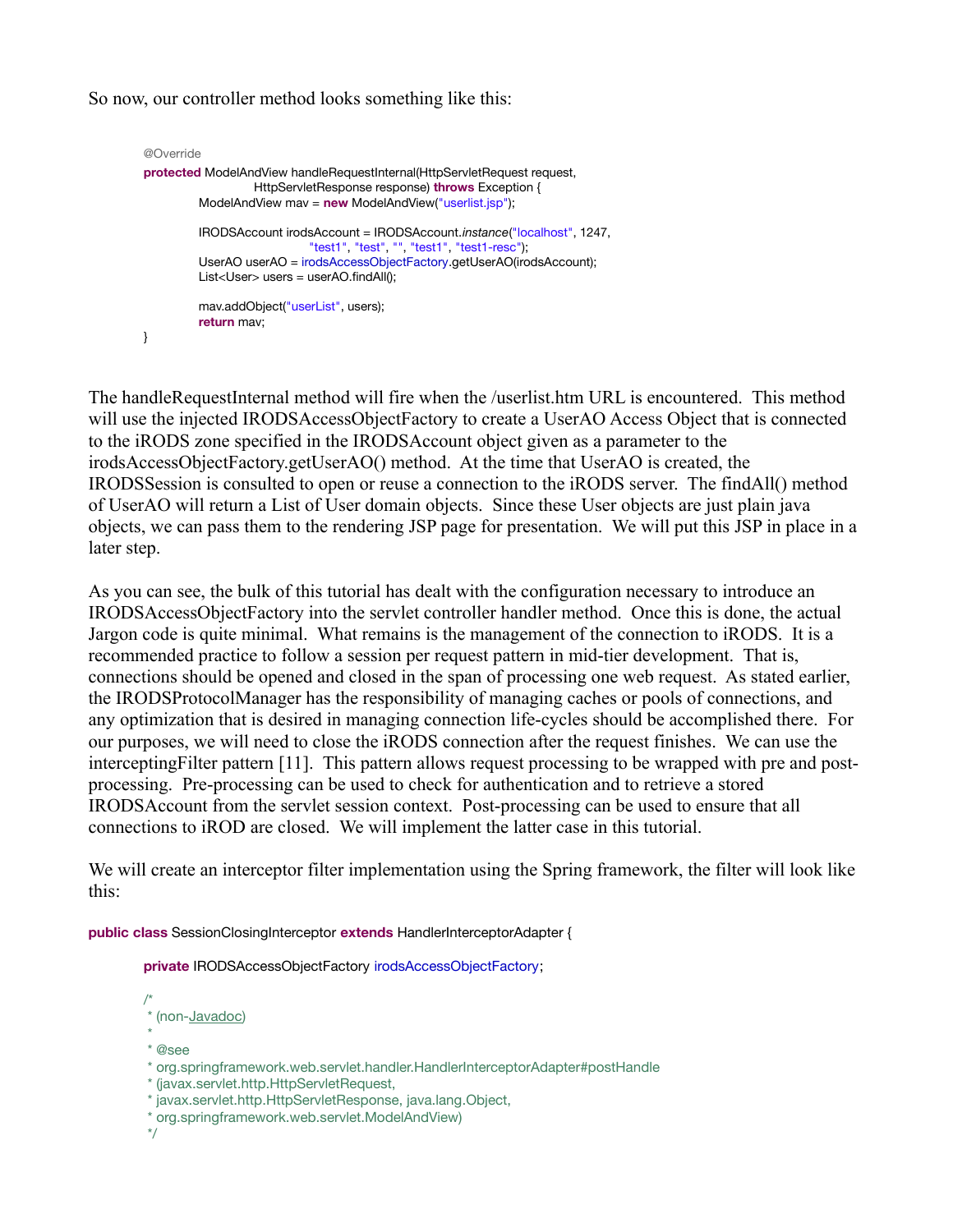```
@Override
public void postHandle(HttpServletRequest request,
                HttpServletResponse response, Object handler,
                ModelAndView modelAndView) throws Exception {
        irodsAccessObjectFactory.closeSessionAndEatExceptions();
        super.postHandle(request, response, handler, modelAndView);
}
/**
 * @return the irodsAccessObjectFactory
 */
public IRODSAccessObjectFactory getIrodsAccessObjectFactory() {
        return irodsAccessObjectFactory;
}
/**
  * @param irodsAccessObjectFactory
        the irodsAccessObjectFactory to set
 */
public void setIrodsAccessObjectFactory(
                IRODSAccessObjectFactory irodsAccessObjectFactory) {
        this.irodsAccessObjectFactory = irodsAccessObjectFactory;
}
```
}

There are two key elements to this filter. First, the filter takes an IRODSAccessObjectFactory as an injected dependency. Second, the filter hs implemented the postHandle() method, and in this method, a call is made to the IRODSAccessObjectFactory closeSessionAndEatExceptions() method. If you recall, the IRODSSession object keeps a ThreadLocal cache of connections. Since this filter method will be invoked by the same Thread that is processing the servlet request, the close method will clear any connections in the ThreadLocal cache that were opened during the request processing.

In order to wire our interceptor into our application, we will update the springapp-servlet.xml file so that it reflects the following state:

```
<?xml version="1.0" encoding="UTF-8"?>
<beans xmlns="http://www.springframework.org/schema/beans"
       xmlns:xsi="http://www.w3.org/2001/XMLSchema-instance"
       xsi:schemaLocation="http://www.springframework.org/schema/beans
http://www.springframework.org/schema/beans/spring-beans.xsd">
<bean name="/hello.htm" class="springapp.web.HelloController"/>
<bean id="irodsConnectionManager"
              class="org.irods.jargon.core.connection.IRODSSimpleProtocolManager"
              factory-method="instance" init-method="initialize" destroy-method="destroy">
       </bean>
       <bean id="irodsSession"
              class="org.irods.jargon.core.connection.IRODSSession" factory-method="instance">
              <constructor-arg
                      type="org.irods.jargon.core.connection.IRODSProtocolManager"
ref="irodsConnectionManager" />
       </bean>
       <bean id="irodsAccessObjectFactory"
              class="org.irods.jargon.core.pub.IRODSAccessObjectFactoryImpl">
              <constructor-arg ref="irodsSession"></constructor-arg>
```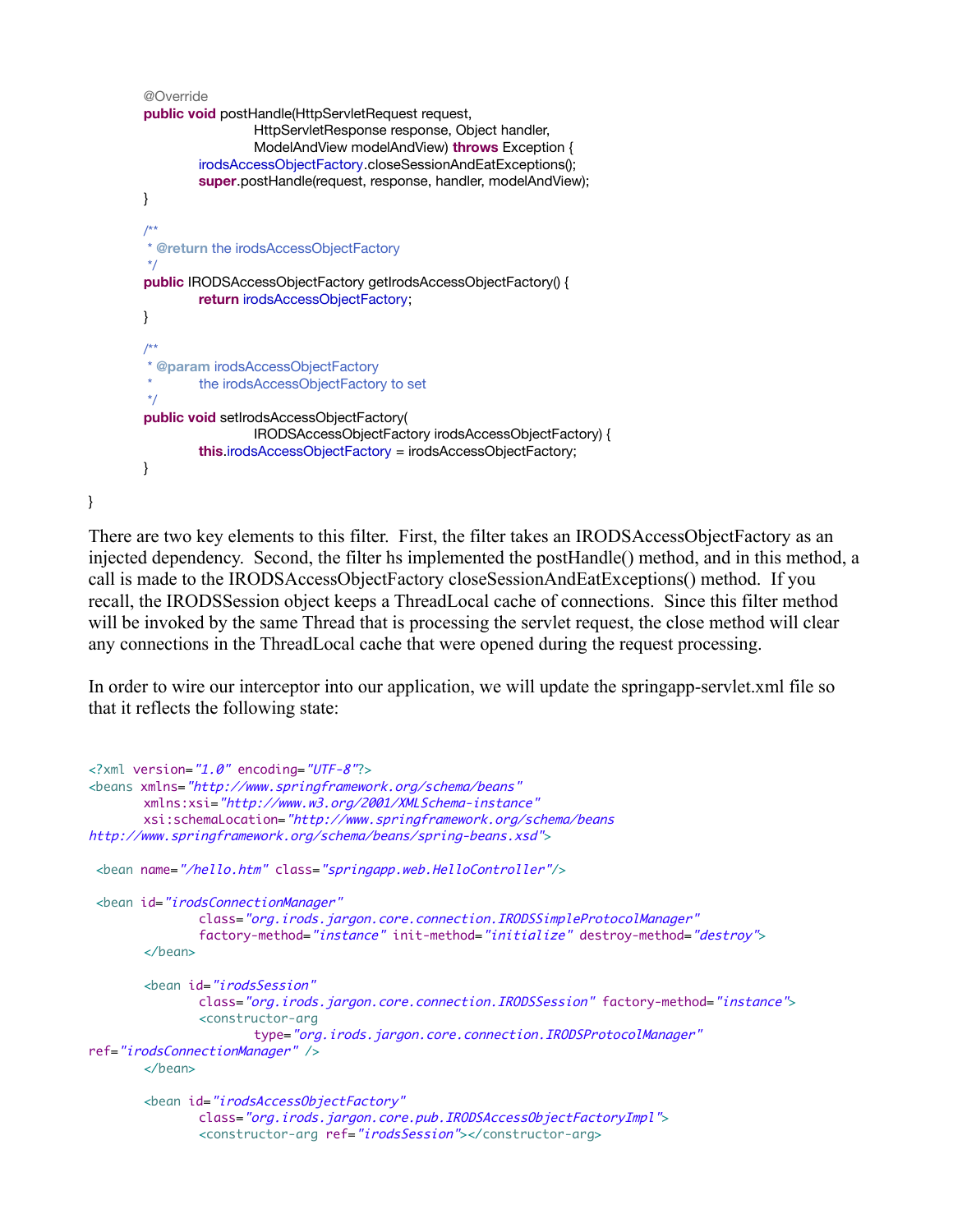</bean>

```
<!-- add a bean name handler to route requests to the user list controller -->
       <bean id="handlerMapping"
class="org.springframework.web.servlet.handler.BeanNameUrlHandlerMapping">
        <property name="interceptors">
             <list>
                 <ref bean="sessionClosingInterceptor"/>
            \angle/lists
         </property>
       </bean>
       <bean name="/userlist.htm" class="springapp.web.UserListController">
               <property name="irodsAccessObjectFactory" ref="irodsAccessObjectFactory"/>
   </bean>
   <!-- connection management interceptor -->
    <bean id="sessionClosingInterceptor"
           class="springapp.web.SessionClosingInterceptor">
       <property name="irodsAccessObjectFactory" ref="irodsAccessObjectFactory"/>
     </bean>
</beans>
```
You can note the addition of a 'sessionClosingInterceptor' bean, provisioned with a reference to the IRODSAccessObjectFactory, and this interceptor has been added to the handlerMapping bean definition.

## **Step 5 – Displaying iRODS Data on a JSP**

A final step in our demonstration will be to use the POJO domain model in a JSP page, filling in a browser view of iRODS data. This is beyond demonstrating iRODS and Jargon, but useful to see the entire interaction.

In order to display our iRODS user list, we will create a JSP view corresponding to the view specified in our controller in step 4. This userlist.jsp file should look like the following:

```
<%@ taglib prefix="c" uri="http://java.sun.com/jstl/core" %>
<html>
      <head>
<title>User Listing</title>
      </head>
      <body>
             <h1>iRODS User Listing</h1>
             <table border="1">
                    <thead>
                          <td>User Id</td>
                          <td>User Name</td>
                          <td>User Zone</td>
                    </thead>
                    <tbody>
                          <c:forEach items="${userList}" var="user">
                                 <tr>
                                        <td><c:out value="${user.id}" /></td>
                                        <td><c:out value="${user.name}" /></td>
```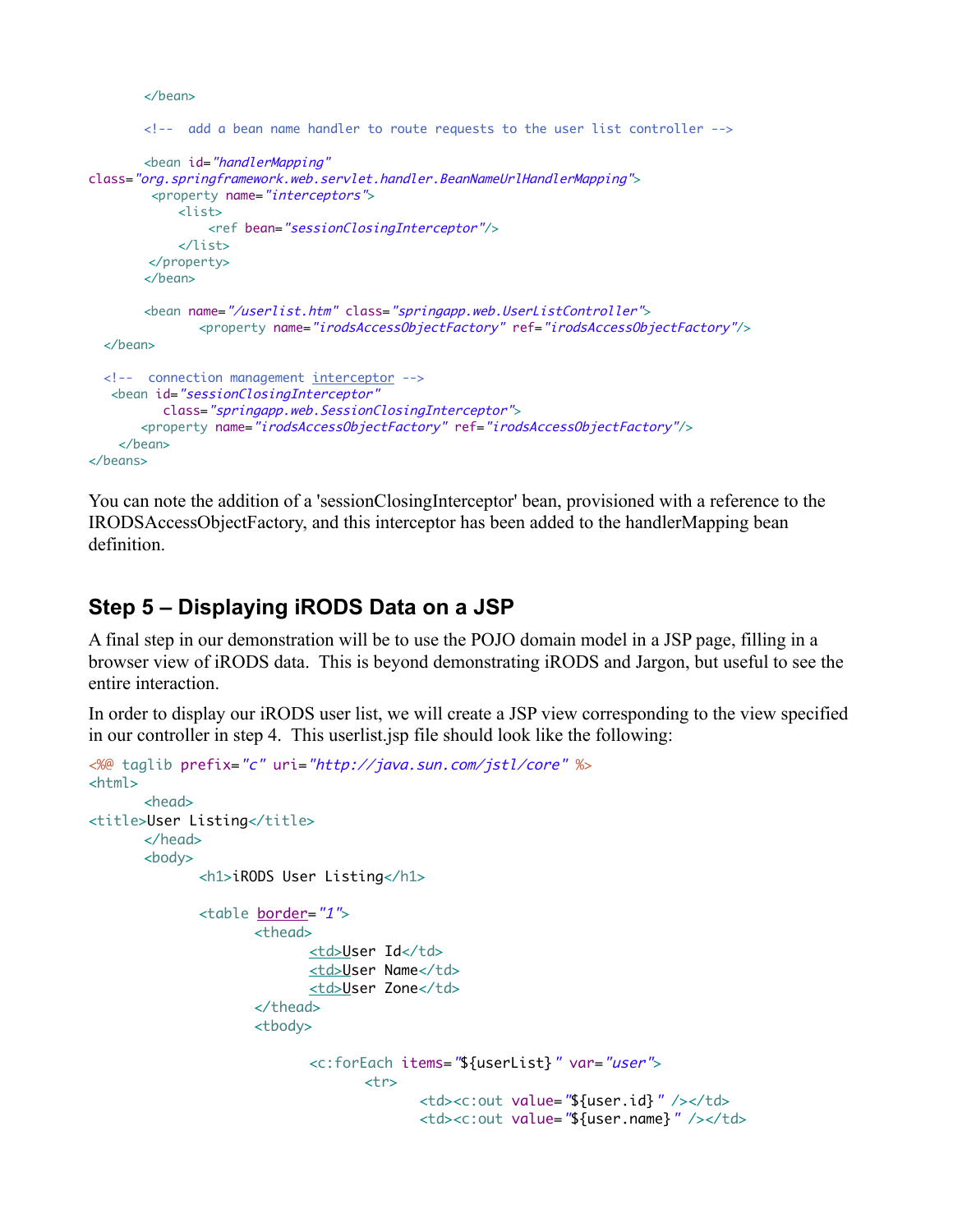```
<td><c:out value="${user.zone}" /></td>
                             \langletr>
                     </c:forEach>
              </tbody>
       </table>
</body>
```
</html>

Note that we have added the JSTL tag library to our project. We need to add a dependency on JSTL to our pom.xml, as follows:

```
<dependency>
             <groupId>javax.servlet</groupId>
             <artifactId>jstl</artifactId>
             <version>1.2</version>
</dependency>
```
The JSP simply takes the userList produced by Jargon, and displays an HTML table row for each User object, referring to various fields. The resulting HTML page will render as follows:



# **iRODS User Listing**

|       | User Id User Name                                  | <b>User Zone</b> |
|-------|----------------------------------------------------|------------------|
|       | 105531 addUserUpdatedInfoCommentZone               | test1            |
| 10018 | test3                                              | test1            |
| 9002  | rodsBoot                                           | test1            |
|       | 105578 testRemoveUserFromGroupUserNotInGroup       | test1            |
|       | 105575 testRemoveUserFromGroupUserNotExists        | test1            |
|       | 105519 addUserTestUser                             | test1            |
| 9001  | rodsadmin                                          | test1            |
|       | 105556 testAddUserToGroupUserDoesNotExist          | test1            |
| 10007 | rods                                               | test1            |
|       | 105528 addUserUpdatedZone                          | test1            |
|       | 105559 testAddUserToGroupTwice                     | test1            |
| 10004 | public                                             | test1            |
| 10012 | test1                                              | test1            |
|       | 105534 addUserUpdatedInfoCommentZoneNullZone test1 |                  |
|       | 105568 testAddDuplicateUserGroup                   | test1            |
|       | 105522 addUserUpdateComment                        | test1            |
| 10015 | test2                                              | test1            |
|       | 105525 addUserUpdateInfoTest                       | test1            |
|       | 105540 addUserDuplicateUser                        | test1            |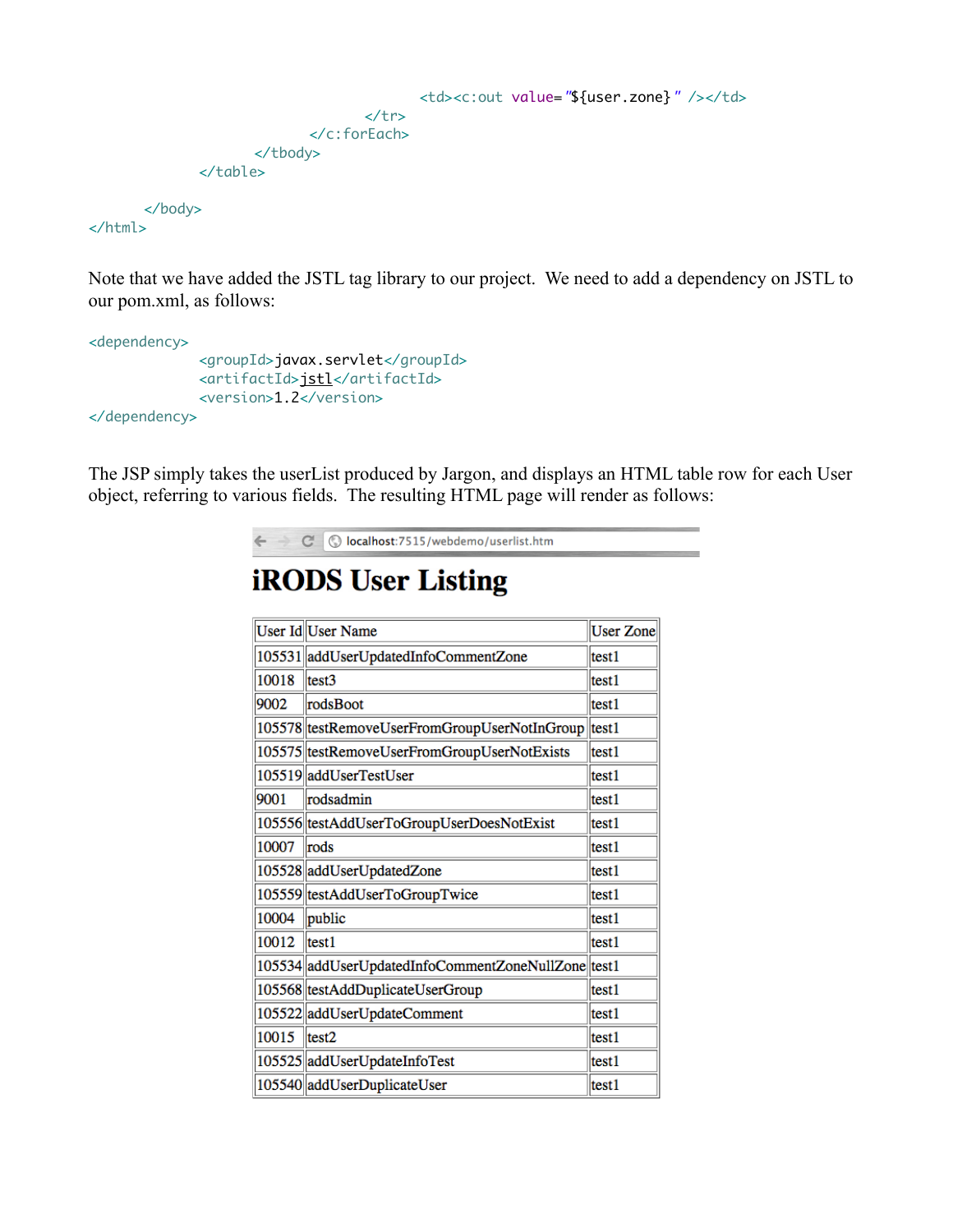At this point, the request is rendered, and the interceptor filter we created has cleaned up any open connections. This completes the tutorial on building web interfaces with Jargon.

## **Conclusion**

This tutorial is not intended to serve as a general web development primer. By going through the steps described here, you will have:

- Configured a Maven web project to include the Jargon libraries
- Used Spring to wire together foundational components of Jargon
- Utilized the foundational Jargon components, including the IRODSAccessObjectFactory, to obtain and invoke services in iRODS
- Utilized POJO domain objects to render iRODS data in an interface
- Used an intercepter model to manage a session-per-request model for iRODS connections

Using these elements, you may develop iRODS interfaces using many different frameworks and languages. The same concepts will apply whether using Struts, JSF, another MVC framework, or even REST-ful development frameworks. These concepts also apply when using Jargon with other dynamic JVM languages, such as Grails, or Clojure. For example, here is a snippet from the iDrop-web [12] project, illustrating a controller in the Grails language:

**class** SharingController {

```
IRODSAccessObjectFactory irodsAccessObjectFactory
IRODSAccount irodsAccount
/**
 * Interceptor grabs IRODSAccount from the SecurityContextHolder
 */
def beforeInterceptor = {
        def irodsAuthentication = SecurityContextHolder.getContext().authentication
        if (irodsAuthentication == null) {
                 throw new JargonRuntimeException("no irodsAuthentication in security context!")
        }
        irodsAccount = irodsAuthentication.irodsAccount
        log.debug("retrieved account for request: ${irodsAccount}")
}
def afterInterceptor = {
        log.debug("closing the session")
        irodsAccessObjectFactory.closeSession()
}
/**
 * Load the acl details area, this will show the main form, and subsequently, the table will be loaded via AJAX
 */
def showAclDetails = {
        def absPath = params['absPath']
        if (absPath == null) {
                 log.error "no absPath in request for showAclDetails()"
                 def message = message(code:"error.no.path.provided")
                 response.sendError(500,message)
        }
```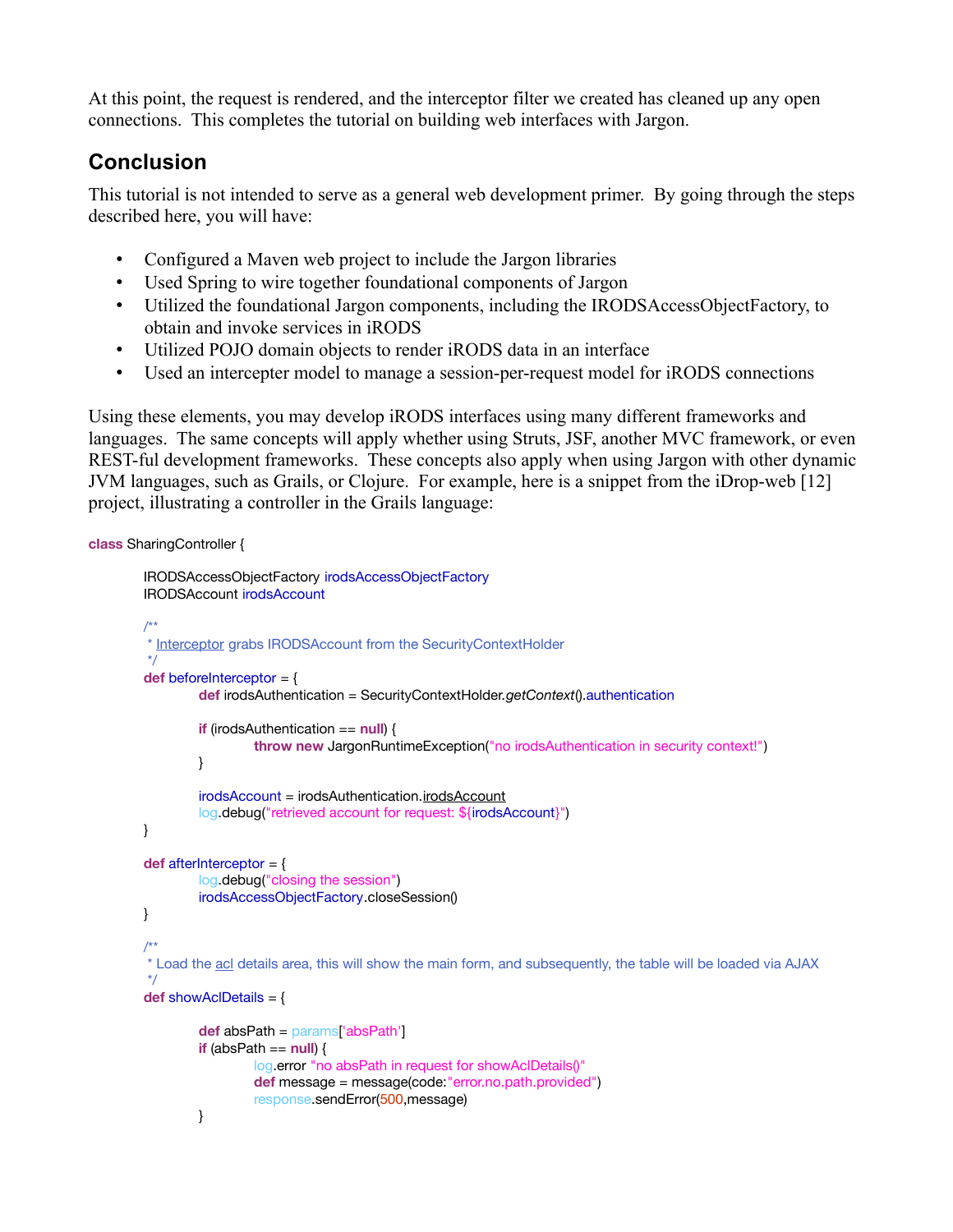```
log.info("showAclDetails for absPath: ${absPath}")
                CollectionAndDataObjectListAndSearchAO collectionAndDataObjectListAndSearchAO =
irodsAccessObjectFactory.getCollectionAndDataObjectListAndSearchAO(irodsAccount)
                 def retObj = collectionAndDataObjectListAndSearchAO.getFullObjectForType(absPath)
                 def isDataObject = retObj instanceof DataObject
                 boolean getThumbnail = false
                 if (isDataObject) {
                         String extension = LocalFileUtils.getFileExtension(retObj.dataName).toUpperCase()
                         log.info("extension is:${extension}")
                         if (extension == ".JPG" || extension == ".GIF" || extension == ".PNG" || extension == ".TIFF" ||
extension == ".TIF") {
                                  getThumbnail = true
                         }
                }
                render(view:"aclDetails",model:[retObj:retObj, isDataObject:isDataObject, getThumbnail:getThumbnail])
        }
```
In this example, note the familiar intercepter pattern, in this case obtaining an IRODSAccount from Spring Security, and closing the open connections at the end of request processing. The IRODSAccessObjectFactory is again used, as in the showACLDetails() method, to create Access Objects which can interact with iRODS services.

With the basic elements described above in place, developing custom interfaces for iRODS becomes an approachable task, and a task that can be tackled using the standard frameworks, patterns, and tools that represent the current state of the art in web and client development.